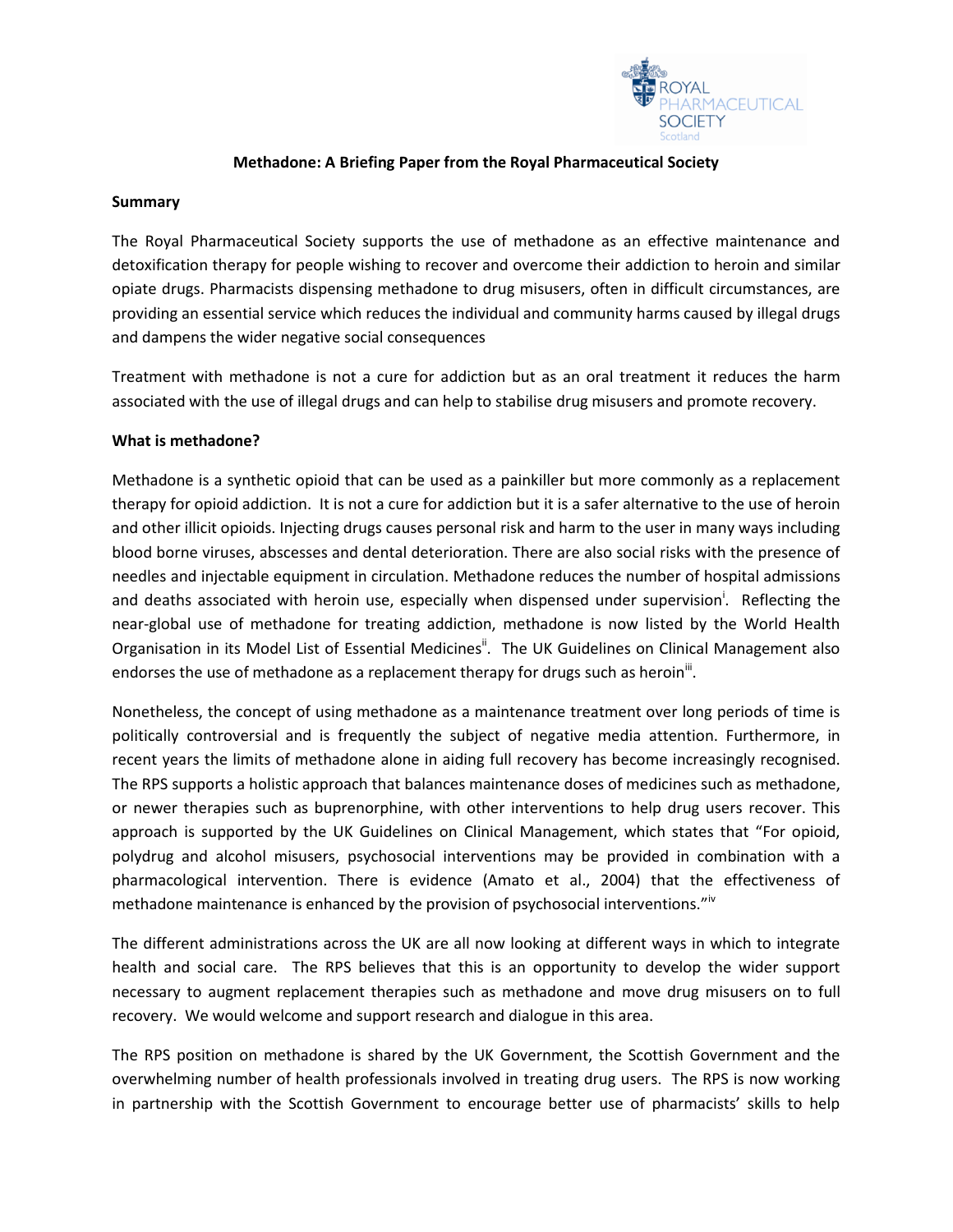patients using methadone to live a drug free life. Independent pharmacist prescribers can now prescribe controlled drugs and with appropriate training in substance misuse, and in collaboration with community addiction teams and GPs, can use their frequent contact with methadone clients and specialist knowledge to improve pharmaceutical care and aid recovery.

## **The Cost of Methadone**

The full impact of addiction is difficult to quantify both for the user and society at large; the waste of a life, with opportunities missed and families neglected. However we can look at the cost in terms of the impact of crime, policing costs, the capacity of the courts and prison service, the pressure on social services, the costs of welfare and the use of NHS resources. Research from the Scottish Government in 2009 estimated the health, social and criminal costs of an average problem drug addict not in treatment to be over £35,000 a year, rising to over £60,000 per year when economic costs were included<sup>v</sup>. This resulted in a total estimated annual cost to the Scottish economy of £3.5bn for all costs associated with problematic and recreational drug misuse<sup>vi</sup>.

Statistics from ISD Scotland report that the total cost of methadone oral solution prescriptions has seen an overall increase of 36% from £20,554,554 in 2006/07 to £28,031,231 in 2010/11. This is a larger increase than the increase in the number of prescriptions over the same period (a 9% rise from 488,504 prescriptions in 2006/07 to 533,733 in 2010/11). This rise in costs is largely due to more clients having daily doses supervised with a subsequent rise in supervision fees which have risen steadily across the 5 year period from £7,893,206 in 2006/07 to £13,683,877 in 2010/11. The gross ingredient cost of methadone oral solution increased from £7,206,365 in 2006/07 to £10,949,705 in 2008/09 before falling year on year to £8,685,660 in 2010/11, while the costs for methadone fees remained stable over the period.<sup>vii</sup>

## **What are the alternatives to current approaches to drug addiction?**

The persistent media controversy surrounding methadone concentrates on the amount dispensed, the cost to the taxpayer and the lack of facilities to provide full recovery rather than just replacement therapies. One alternative to methadone would be to stop prescribing it. This would lead to an increase in illegal drug misuse, deaths in the drug misuser community and a sharp rise in the social, criminal and economic costs associated with addiction. A different approach, and one that is increasingly taking place in Scotland, would be to augment methadone prescribing with full rehabilitation and recovery services. Services in Scotland, particularly in Glasgow, have invested in residential and increasingly in community based rehab services. These aren't exact alternatives to methadone as methadone is often used as a detox drug in these settings, so it still has a role to play. Alternatives include Suboxone and Subutex and the Scottish Government strategy on combating drug addiction, 'The Road to Recovery', recommends extending treatment options. There are considerable extra costs associated with these drugs however. The RPS believes that Addictions Services should be offering a range of options as opposed to single elements and that should include substitute prescribing, rehabilitation detox, psychosocial support and relapse prevention.

## **How many people are taking methadone?**